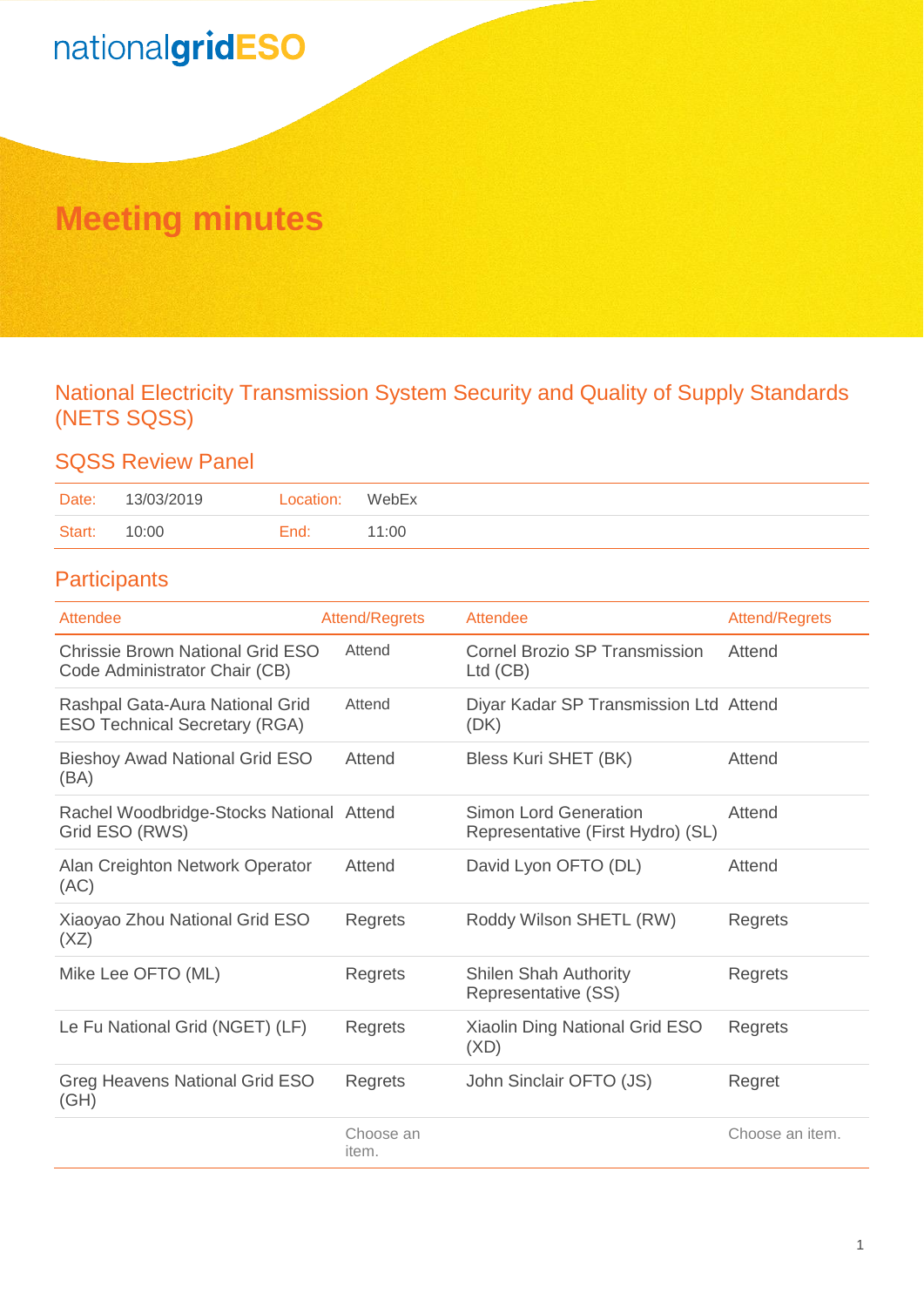## Discussion and details

#### **1. Introductions and apologies**

The Chair opened the Panel meeting by making introductions and noted the apologies received.

#### **2. Approval of Panel Minutes for January 2019**

The minutes from the SQSS Panel meeting held on **16 January 2019** were approved subject to minor amendments highlighted by the Panel Members. The minutes have been duly updated and are now available on SQSS website [here](https://www.nationalgrideso.com/codes/security-and-quality-supply-standards/meetings/sqss-panel-meeting-13-march-2019)

#### **3. Review of Actions Log**

The Action Log is available on SQSS Website [here](https://www.nationalgrideso.com/codes/security-and-quality-supply-standards/meetings/sqss-panel-meeting-13-march-2019)

#### **4. Chapter 7 Guidance**

#### **Variations to Connection Designs**

BA clarified to the Panel members that a Design Variation is meant to allow the User to tailor their own connection to serve their own needs. The User should be able to request what they want and provided that this Design Variation have no negative impact on anyone else (as stated in the SQSS), it cannot be objected to. All negative impacts are usually mitigated contractually via clauses in the bilateral agreement or via one off charges. Provided that the User is happy with these clauses/charges, the Design Variation will be acceptable. If there is a negative impact on the system or anyone else, then the variation would not be acceptable.

A Design Variation, in principle, is good for the User (otherwise they won't request it) and neutral for all other parties (because of contractual arrangements and additional charges mitigating such impact – as required by the SQSS) and hence is good for the consumer and does not require any additional justification via a Cost Benefit Analyses (CBA).

#### **Cable Rating**

BA provided clarity on cable rating stating that there needs to be clarity about the difference between the term "dynamic ratings" when it is used in the context of a subsea cable connecting an offshore windfarm compared to that in the context of an overhead line. The former tends to be available for an extended period of time compared to the latter which changes a lot quicker.

The owner of a kit is responsible for specifying its operating limits and carry the risks associated with that specification. ESO, will operate the cable to the rating specified by the OFTO. Compliance will be assessed (by the OFTO) based on these ratings. The OFTO can make additional capacity available and can restrict the capacity if they wish to. If the OFTO does this, ESO will operate to the new limits. Because of the way Connection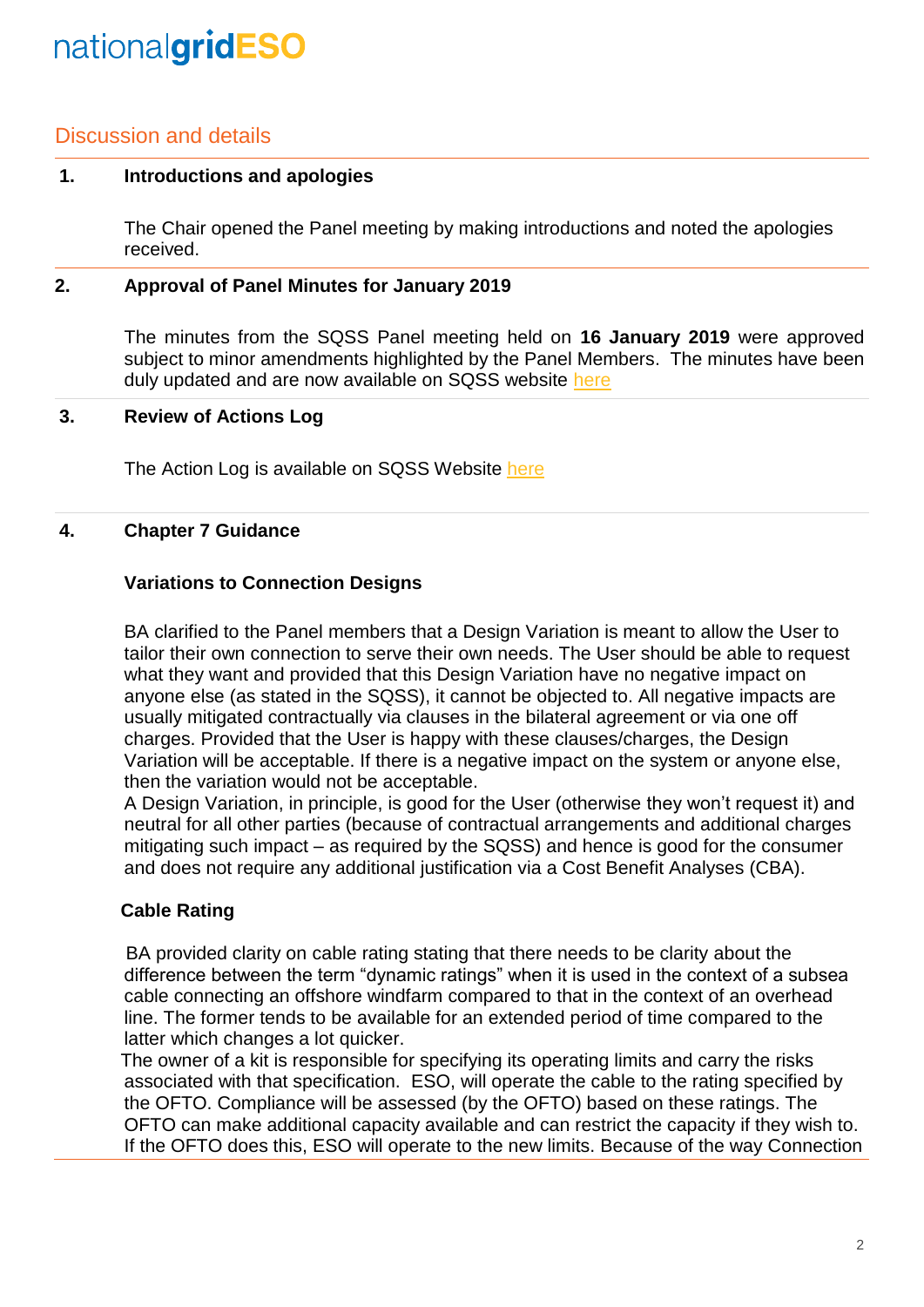and User of System Code (CUSC) is written, restrictions arising will take place at zero cost of the ESO.

So, if a cable is designed to take wind variability/persistence into account, there could be two options.

- The cable being declared at a higher rating (full capacity of wind farm) and, if it gets too hot, the capacity available is reduced. This would be a risk to OFTO's revenue.
- The cable being declared at the lower rating and, unless it gets too hot, the additional capacity is made available. The risk here is that the OFTO may for some reason not make this capacity available to the windfarm.

If everyone is doing the right thing, there would not be a problem. If the design is not correct or if the OFTO is being difficult, there could be a commercial risk. This risk needs to be addressed however not through the interpretation of the SQSS.

### **Use of dynamic rating**

BA went on to clarify the optimal rating of the cable. The cable may take full power but does not need to take full power for 100% of the time. There could be some savings if the cables are rated below. SQSS does not dictate how to calculate, it is the responsibility of the OFTO to say what the value of the cable is. The system will be operated within ESO. BA further went on to say that: -

- (a) if the cable is designed to use full capacity 100% of the time this could pose a risk for the OFTOs if the wind persists for a long time. OFTO would have to make the capacity lower and OFTO loose some value.
- (b) From time to time OFTO to allow the ESO to operate the system by issuing the extra capacity – OFTO could be risk averse – may not happen as a real risk. If the User gives us a higher rating, then it will be compliant and if the rating is lower then there is risk involved.

Some discussion took place following the above detailed presentation by BA and an action was taken away by the Chair.

### **ACTION:**

CB will speak to Ofgem and seek guidance on this matter highlighting the risk and how this can be taken forward.

#### **Next Steps**

CB advised the Panel members that there will be two documents making Chapter 7 – the first part will be sections 1 - 4 which the Workgroup have developed and has already been published. The second part which National Grid ESO have produced/developed and will be circulated to all for review and comments.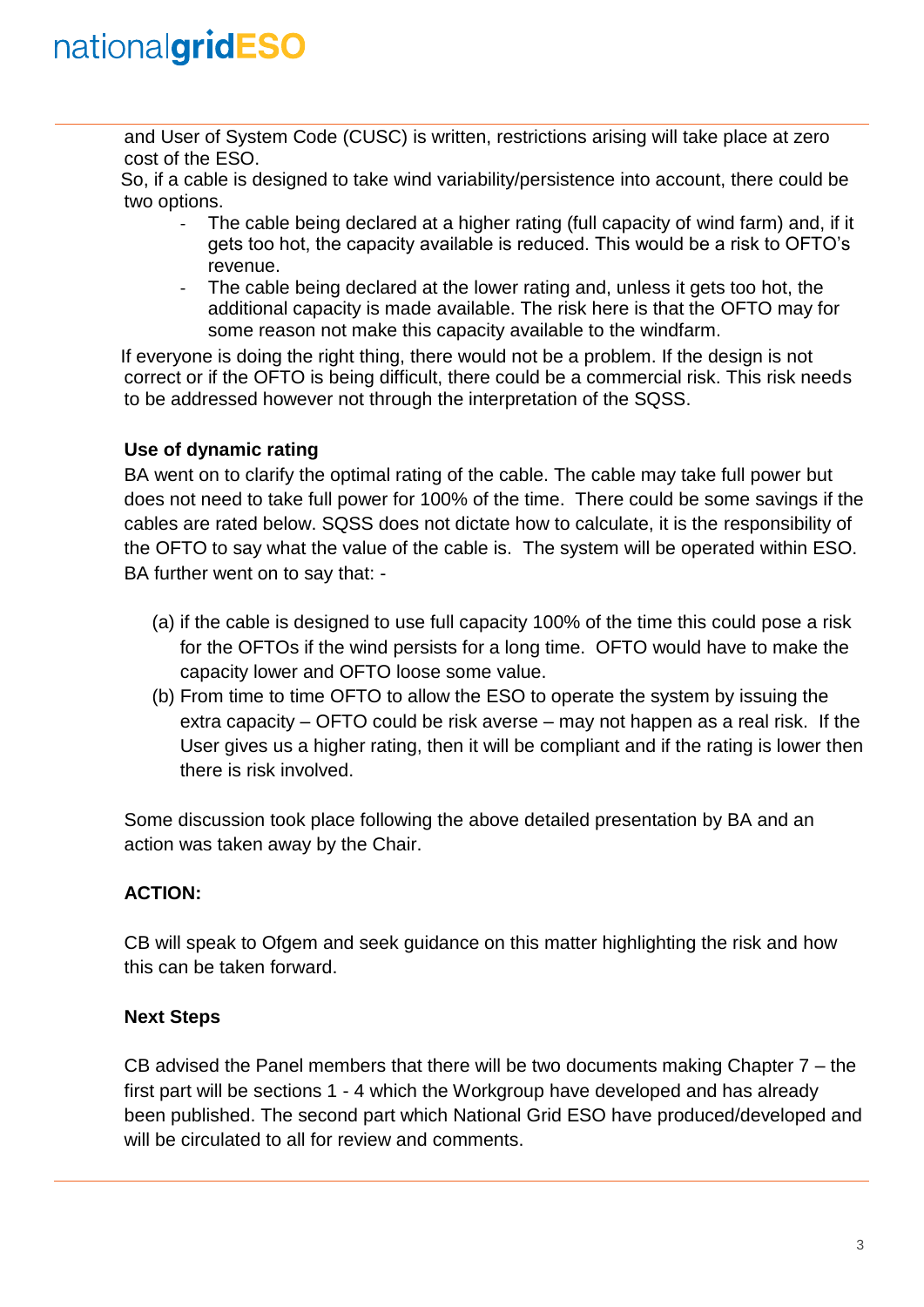### **ACTION:**

CB will circulate this document for agreement ahead of publication.

### **5. Action log**

#### **Action 28.5 (P2 work) P2**

AC gave an update that Ofgem are still considering the approval of EREC P2/7. Consultation closed last week, expectation is that any comments received will be incorporated and he should hear from Ofgem by the end of the month.

**Action 29.2** CB asked when the work on this modification would progress as there had been no timetable brought forward or meetings held for a considerable amount of time. BA to provide an update on when this work is likely to be able to progress at the next Panel meeting.

#### **6. Workgroup Updates/Industry Consultations/Modification Reports**

### **GSR025: Updating the SQSS to reflect the recent modification to Engineering Recommendation P28**

CB advised the Panel Members that GSR025 was ready to be submitted to Authority and will be submitted imminently.

#### **7. Authority decisions**

• None

#### **8. Standing Items**

#### a) **Modification Register – please refer to modification register** [here](https://www.nationalgrideso.com/codes/security-and-quality-supply-standards/meetings/sqss-panel-meeting-16-january-2019)

#### **9. AOB**

All Panel Members confirmed to the Chair that therehad nothing further to discuss.